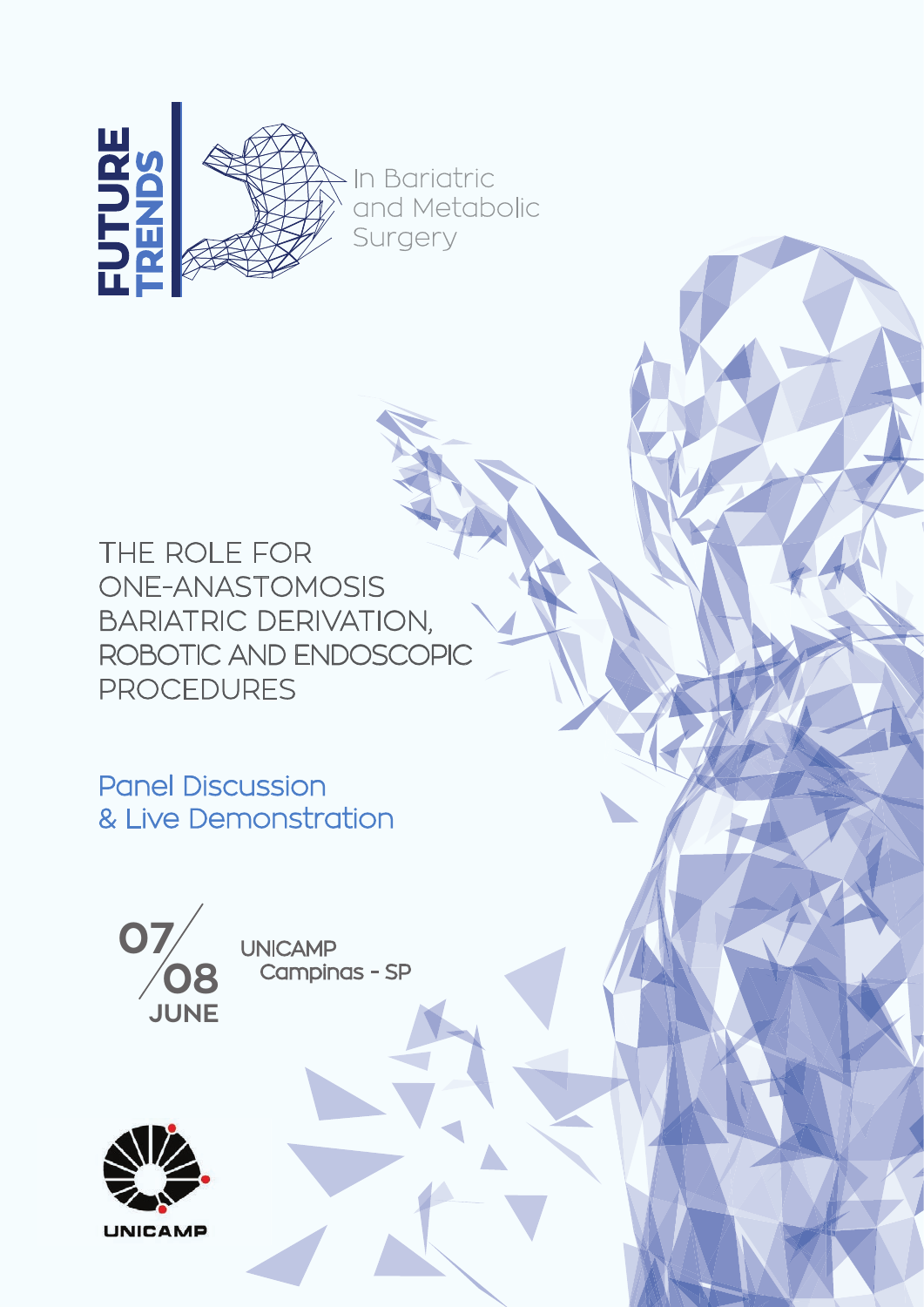

# Almino Cardoso Ramos MD, MSc, PhD, FACS, FASMBS, IFSO President Scientific Coordinator Chair

Current President of the IFSO-International Federation for the Surgery of Obesity and Metabolic Disorders Honorary Fellow of ASMBS Professor at UNICAMP State University of Campinas and ABC Medical University

The Future Trends in Bariatric/Metabolic Surgery bring together the best national and international experts to address the most recent innovations and new frontiers of surgical and endoscopic approaches. The participants will discuss and evaluate the technical aspects of the most challenging procedures, indications and management of bariatric complications, supported by surgeries performed on live. In this first edition, we highlighted two topics, the fundamentals and best practices on OAGB/MGB and SADI/OADS.

# International Faculties



Antonio José Torres MD, PhD, FASMBS, FACS - Spain

Chief of General Surgery Department Complutense University of Madrid/Spain and San Carlos Hospital Madrid/Spain IFSO Board of Trustees Chairman Former President of IFSO



#### André Teixeira MD, FACS, FASMBS - USA

Orlando Health Bariatric and Laparoscopic Center Director Fellowship Director at Orlando Health Bariatric Service Laparoscopic, Endoscopic and Robotic Unit



### José Antonio Castañeda Cruz, MD, Mexico

Director of Gastric Bypass Mexico Institute Guadalajara - Mexico

# Organization Chair



### Nelson Adami Andreollo MD, PhD

Head Professor of Surgical Department of State University of Campinas - UNICAMP Chief of Digestive Surgery UNICAMP Unit



### Elinton Adami Chaim MD, PhD

Associate Professor of Surgical Department of State University of Campinas - UNICAMP Coordinator of UNICAMP Obesity Treatment Department



Marcos Berry, MD Santiago, Chile Chief of Bariatric and Metabolic Surgery at Clinica Las Condes, Santiago-Chilend Clinic

# National Faculties

Caetano Marchesini Fábio Viegas Felippe Camarotto Lício Veloso, PhD Luis Vicente Berti Marcelo Gomes Girundi, MD Marco Aurélio Santo, MD, PhD Marcos Leão Vilas Boas

# Scientific Coordinator Co-Chair

# Éverton Cazzo, MD, PhD

Adjunct Professor at Digestive Disease Department of UNICAMP

# Local Organizing Committee

José Carlos Pareja, PhD Francisco Callejas Neto, MD Martinho Gestic, MD Murilo Pimentel Utrini Felipe Davi Mendonça Chaim, MD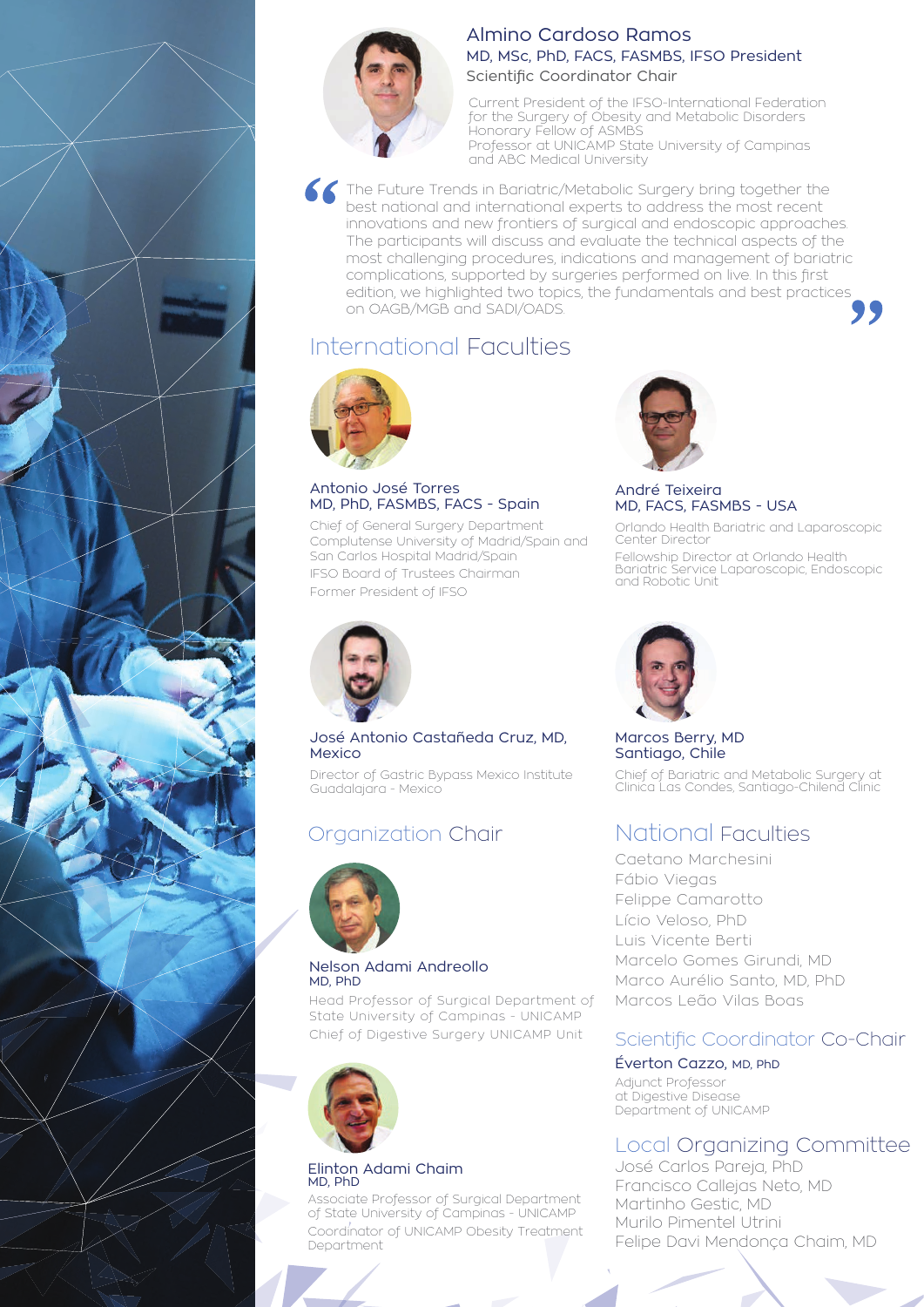# PANEL DISCUSSION PROGRAM





**VITORIA HOTEL CONCEPT**

Av. José de Souza Campos, 425 - Nova Campinas, Campinas - SP, 13025-320

# **UNICAMP Executive Board**

Antonio Gonçalves de Oliveira Filho UNICAMP Superintendence

> Manoel Barros Bertollo UNICAMP Rectory

| 4 pm           | Welcome Reception<br>and Opening                                                                               | <b>UNICAMP Digestive Surgery Department</b><br>Nelson A. Andreollo<br>Elinton A. Chaim |
|----------------|----------------------------------------------------------------------------------------------------------------|----------------------------------------------------------------------------------------|
|                |                                                                                                                |                                                                                        |
|                | Module I                                                                                                       |                                                                                        |
| $4:30 - 5$ pm  | Obesity and Central Nervous System Weight<br>and Metabolism Regulation<br>Licio Veloso                         | <b>Moderators</b><br>Elinton A. Chaim<br>Almino C. Ramos                               |
| $5 - 5:30$ pm  | Gastrointestinal regulation of weight<br>and metabolism<br>Felippe Camarotto                                   | <b>Discussants</b><br>Marcelo Girundi<br>Marcos Berry                                  |
| 5:30 - 5:50 pm | Why obesity deserves surgical treatment and<br>what the limits for the surgery<br>Marco Aurélio Santo          |                                                                                        |
| 5:50 - 6:10 pm | New frontiers of Bariatric/Metabolic Surgery<br>João Caetano Marchesini                                        |                                                                                        |
| 6:10 - 6:40 pm | Discussion - Q&A                                                                                               |                                                                                        |
| $6:40 - 7$ pm  | Coffee Break                                                                                                   |                                                                                        |
| 7 - 7:20 pm    | The current scenario in Bariatric/Metabolic<br>Interventions: Sleeve x RYGB Results and Limits<br>Fábio Viegas |                                                                                        |
| 7:20 - 7:40 pm | Why we need new interventional alternatives<br>in Bariatric/Metabolic Procedures<br>Antonio Torres             |                                                                                        |
| $7:40 - 8$ pm  | Fundamentals of OAGB/MGB<br>Almino C. Ramos                                                                    |                                                                                        |
| 8 - 8:20 pm    | Fundamentals of SADI/OADS<br>Antonio Torres                                                                    |                                                                                        |
| 8:20 - 8:40 pm | Robotic and Endoscopy - Is there<br>any advantage?<br>André Teixeira                                           |                                                                                        |
| 8:40 - 9 pm    | Discussion - Q&A                                                                                               |                                                                                        |
| 09:30 pm       | Dinner                                                                                                         |                                                                                        |











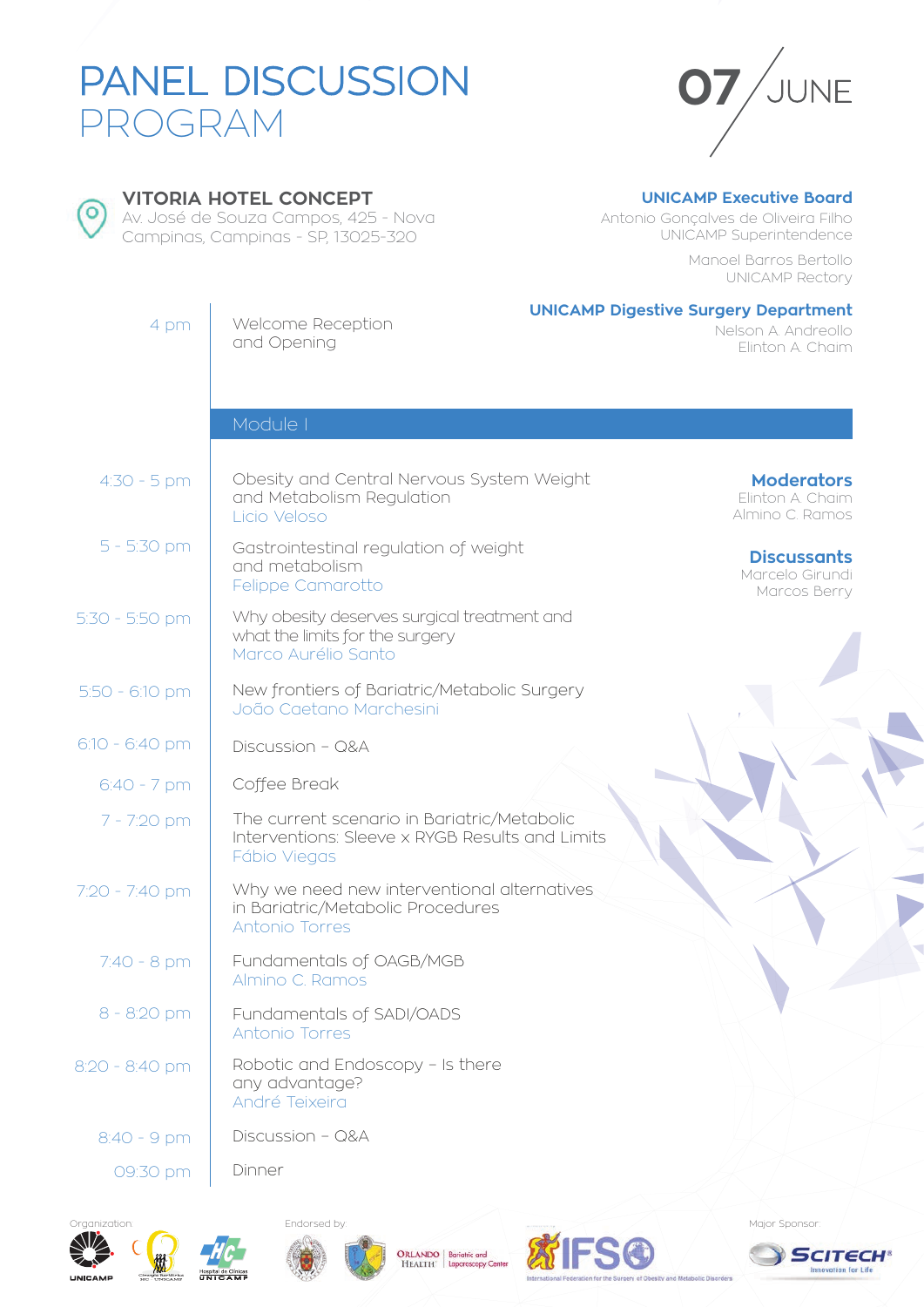# PANEL DISCUSSION PANEL DISCUSSION **08**<br>PROGRAM





**CLINICAL HOSPITAL - UNICAMP** 

Av. Vital Brasil

|                    | Module II                                                                                                                           |                                                                     |
|--------------------|-------------------------------------------------------------------------------------------------------------------------------------|---------------------------------------------------------------------|
| $8 - 8:20$ am      | The search for the ideal procedure in<br>bariatric/metabolic surgery: are we close?<br>Marcos Leão Vilas Boas                       | <b>Moderators</b><br>Marcos Leão Vilas Boas<br>Fábio Viegas         |
| $8:20 - 8:40$ am   | The results of UNICAMP OAGB/MGB Trial<br>Elinton A. Chaim                                                                           |                                                                     |
| $8:40 - 9$ am      | Discussion - Q&A<br>Felippe Camarotto                                                                                               |                                                                     |
| 9 am               | Live Surgeries                                                                                                                      |                                                                     |
|                    | Room 1 - OAGB/MGB<br>Room 2 - SADI/OADS                                                                                             |                                                                     |
| 10:40 - 11am       | Coffee Break                                                                                                                        |                                                                     |
|                    | Module III                                                                                                                          |                                                                     |
| $11 - 11:15$ am    | Complications/Prevention of<br>complications in OAGB/MGB<br>Éverton Cazzo                                                           | <b>Moderators</b><br>Lluis Vicente Berti<br>João Caetano Marchesini |
| $11:15 - 11:30$ am | Complications/Prevention of<br>complications in SADI/OADS<br>André Teixeira                                                         |                                                                     |
| 11:30 - 11:45 am   | Gastric Bypass Conversion to DBP-DS<br>José Antonio Castañeda Cruz                                                                  |                                                                     |
| $11:45 - 12$ am    | Discussion - Q&A                                                                                                                    |                                                                     |
| $12$ am            | Live Surgeries                                                                                                                      |                                                                     |
|                    | Room 1 - OAGB/MGB<br>Room 2 - SADI/OADS                                                                                             |                                                                     |
| 14 - 14:20 pm      | The relation Centers of Excellence x Hospital x<br>Patients: How we can improve and increase our<br>practice?<br>Luis Vicente Berti |                                                                     |
| 14:20 - 14:30 pm   | Closing remarks                                                                                                                     |                                                                     |
| 14:30 pm           | Adjourn                                                                                                                             |                                                                     |
| Organization:      | Endorsed by:                                                                                                                        | Major Sponsor:                                                      |



 $\left(\bigotimes_{\substack{\text{Chrognat matrix}\\ \text{Chrognat matrix}\\ \text{HGC}-\text{UNHCA}}} \right)$ 









SCITECH® **Innovation for Life**